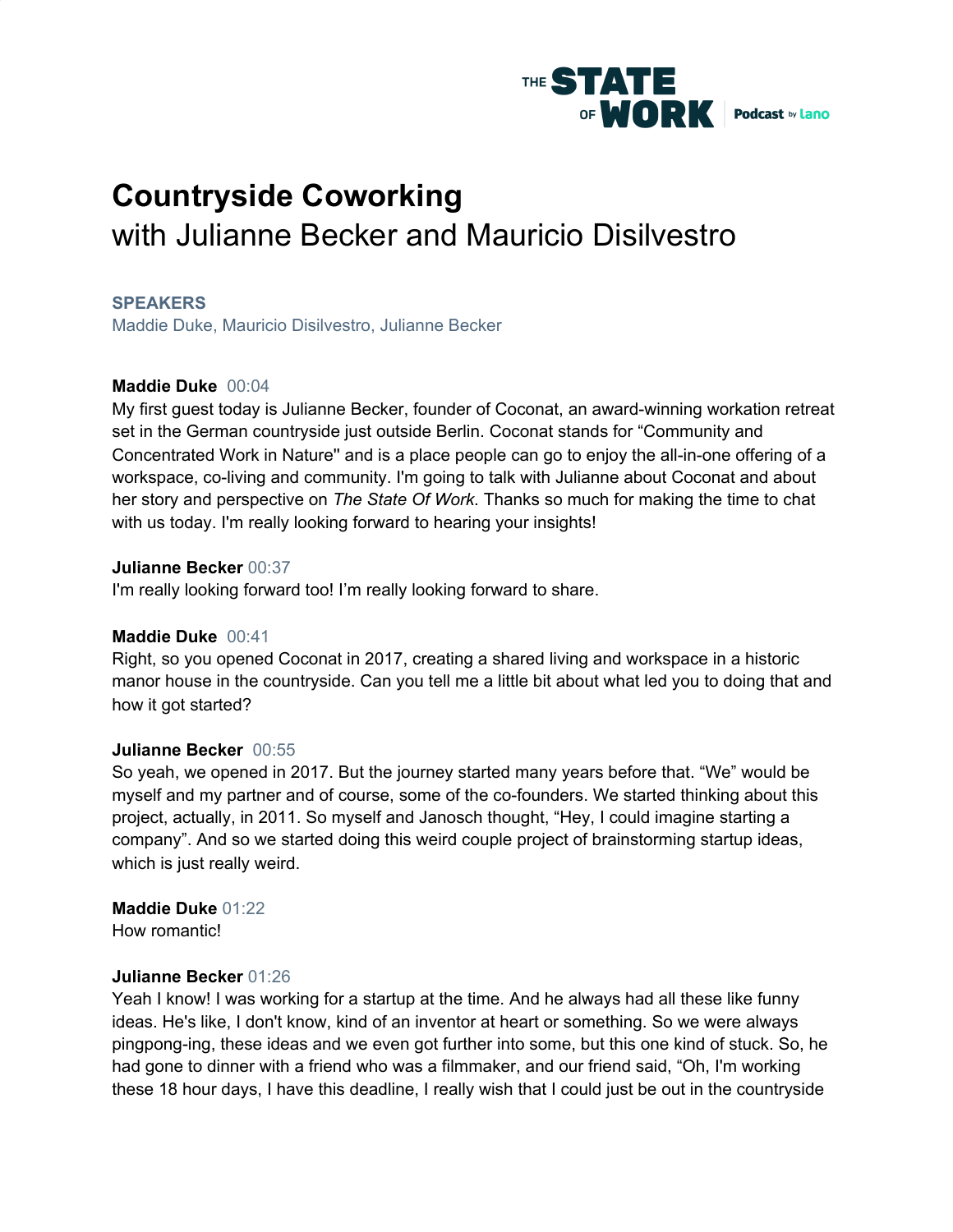

working on this project, so that I don't have to then ride my bike through the city". And, you know, he was complaining about it. And Janosch came back and he was super excited. He's like, "I think this might be a really good idea. So let's think about it, making a place for filmmakers in the countryside". And we started thinking about it. We started doing like some budget numbers and it was gonna be like a 5 million euro investment, somehow, we were like, "oh, this is crazy". And then it just dawned on me. I was actually working in the field of co-working and researching/writing about co-working all the time. And I just was like, hey, actually everybody could do it. Like it doesn't have to just be for filmmakers. It could be anyone with a laptop. So then we started really thinking about it and put together our first team. We got some funding from Brandenburg to get coaching for business development. And we started telling everybody about it and doing research. And long story short, it took us two years to find our first place where we tested the idea. We spent four months preparing there and we were open for a month. And we really had a lot of people coming and testing it out and giving us feedback. The biggest feedback was: "the place is great, the idea is great but the internet here sucks". They were like "we would love to come back. But we can't work here if it's like this all the time". The way that we dealt with it is that we had to leave actually.

#### **Maddie Duke** 03:23

Oh, so where were you initially?

#### **Julianne Becker** 03:25

We were about 60 kilometres north of here, still in Brandenburg, in a very small village of 50 people a bit more remote than where we are right now. And so therefore really not connected. We were naive at that point. Or, we just didn't know that it's not always easy just to get the internet in a place. It wasn't on our list of priorities or even things that we were considering in a location, we'd kind of figured that infrastructure-things would be figured out. I mean, we were not that far away from the capital city. So anyway, after four months of really setting up this place, and trying all kinds of different answers—we had tried LTE and satellite solutions, but if it was rainy, or even cloudy, we didn't have a good connection. And that on top of many other things that weren't really working so well about that first place, really added up after a certain amount of time when we realized that that location wasn't really the perfect one that we had thought we found. But we had always been talking about the place and about this project. And then we were invited to present our results at this big agricultural fair called Grüne Woche (International Green Week) and the Ministry of Rural Development actually paid for us to have a booth and we presented the project. And that's when two different parties from this region found us and they invited us to look at the place where we are right now. So, after all this hard work developing the idea and testing it and presenting it and having it be a success, but at the same time a failure, because we really had to leave this location, finally, this place kind of found us. After many years of working, when I entered this place, I was like, "oh my god, we could open in two weeks in this place, it's all ready, and there's high-speed internet, on the property and like this, and that,"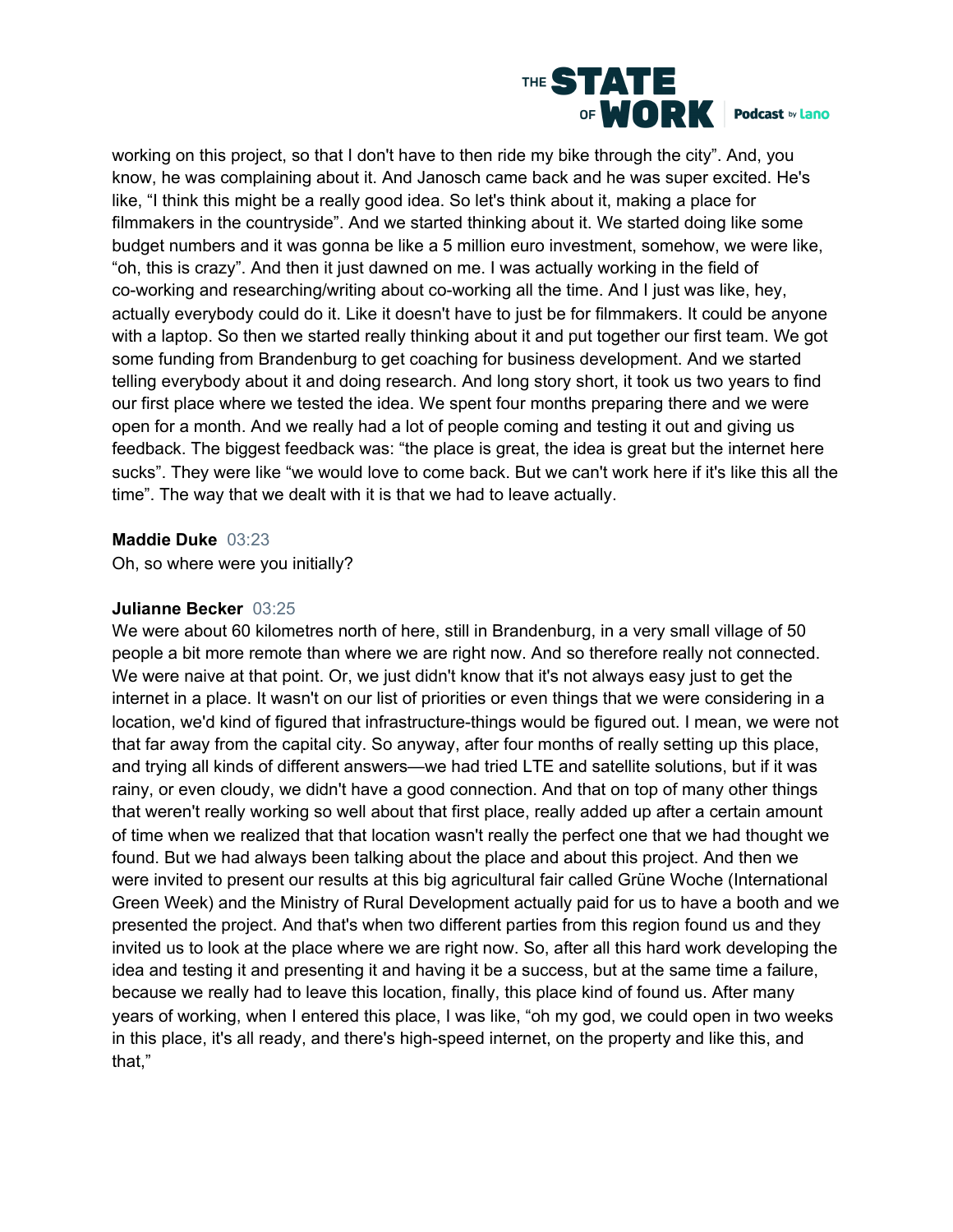

#### **Maddie Duke** 05:30

So it's an interesting thing, because you kind of pushed through with the idea, even though at the time you weren't sure where it was going to be. How did that feel?

#### **Julianne Becker** 05:41

No, that was really tough. I mean, I gave the really short version. But leaving, deciding to leave that place was one of the hardest decisions that we made for as far as in the context of this project. I mean, it was really, it was pretty brutal. We kind of came back to Berlin feeling pretty defeated. We had this great experience of that one month, but we also had issues with the owners of the property, we really weren't finding a solution to working together with them. And we had this internet issue. And we also had the heritage department blocking some of our building permissions. And, and there were a couple more "ands", and after a certain amount of time, it was just clear that it wasn't the right place. It was too complicated for many, many reasons. The number one reason was the internet. And it was going to be like 50,000 euros to get fibreglass connection. Yeah.

#### **Maddie Duke** 06:42

You mentioned you have a couple of co-founders, do you have investors? Or people who've kind of helped with that initial investment in Coconat?

#### **Julianne Becker** 06:50

Let's see, we did a few things. Like for the test, we did crowdfunding. We were able to raise about 25,000 euros through that, which we used for the testing phase. And then, when we found this place, we tried to do some sort of private financing in a more like angel investment kind of scenario, but with people who are new to investing. So it was more people who had, for various reasons, money that they thought about investing, but they'd never invested before. And actually, our project wasn't isn't really the right thing for a first time investment. And we'd gone through that process with two people. So it took a lot of time. So then we thought, well, we'll just go the "easy" route and try a bank. And so we did get a bank loan, but it was not the "easy" route. There's no easy way to get money when you don't already have it.

# **Maddie Duke** 07:42

Yeah. Oh, it really sounds like you've worked really hard to get where you are. I'm really impressed at the resilience and, you know, having to overcome all these challenges along the way. It's even more impressive that you've established the place that you've got. Yeah, congratulations!

# **Julianne Becker** 08:02

Yeah, I mean, there were a few times we didn't think we would really make it, I don't know, I couldn't give up on the idea, though. Because it was such a—we had this like this, like brainstorming of ideas. And it felt like it was one of those ideas that if we didn't do it, other people were going to do it. And I felt like, I just couldn't watch somebody else do this thing that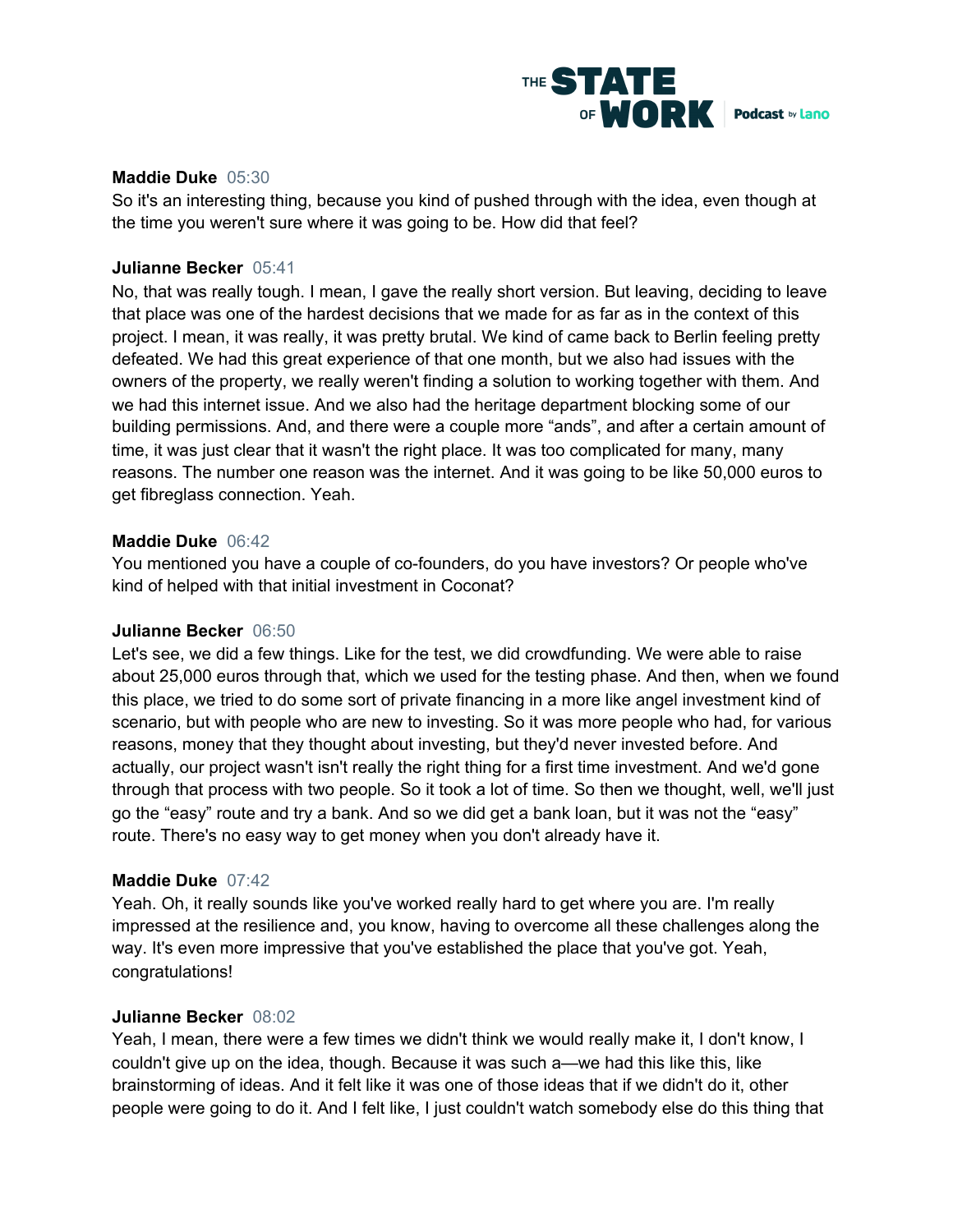

we were trying to do. Yeah, I would have been sitting in Berlin like, "ah, I can't believe it!". So we push through. And like people who've known us the whole time also, they've been with us, they saw the whole thing.

#### **Maddie Duke** 08:39

Oh, that's great. So just maybe to take a little step back into the realm of what Coconat is and what makes it unique. You know, for anyone who's not aware of the concept, how does co-living work? And how does it intertwine with co-working?

#### **Julianne Becker** 08:54

So, if I was going to describe Coconat, I would say that we are an impact-driven company. And we have three points of focus. And one is, first, we had to build a sustainable, economically sustainable company. And that's where we have these three things that we offer, one is co-living, co-working and workation. And co-living is when people want to stay here for one week or longer. Co-working is for local people who live in the area who come here for the day to work on their work, as in a city co-working space. And workation is when people come for a short term, maybe just a few days to get a jump on a project or a group comes for a meeting and things like that. And what we had built in the beginning was a workation. So, the idea is that you escape the city, you have everything taken care of so that you can focus on your work and be really productive. So we really thought a lot about what healthy work-life is for people. If you as an individual come, it's important that you don't feel alone. About 90% of people are more productive when they're around other people, I think more and more people are aware of that these days after having to spend so much time alone in their home office.

# **Maddie Duke** 10:16

Absolutely.

# **Julianne Becker** 10:17

And when you might have this dream, or there's a sort of like, this notion of going to the cabin in the middle of the forest and writing your novel, and you're just alone with nature, and it's beautiful, but actually, most people would go nuts and not do anything, they would just, they wouldn't write the book—

#### **Maddie Duke** 10:35

They would just delve into a—just lean right into an existential crisis, probably!

#### **Julianne Becker** 10:40

Yeah, exactly. So that's why Coconat stands for "Community and Concentrated Work in Nature''. So, the idea is, if you come by yourself, you're able to sort of connect in with the people who are already here, or with people who are arriving, or maybe you run into your friend from the city, which happens here. And you work and then at lunchtime, you really take a break. We have a set lunchtime and a set dinner time. That's so people don't have to think about what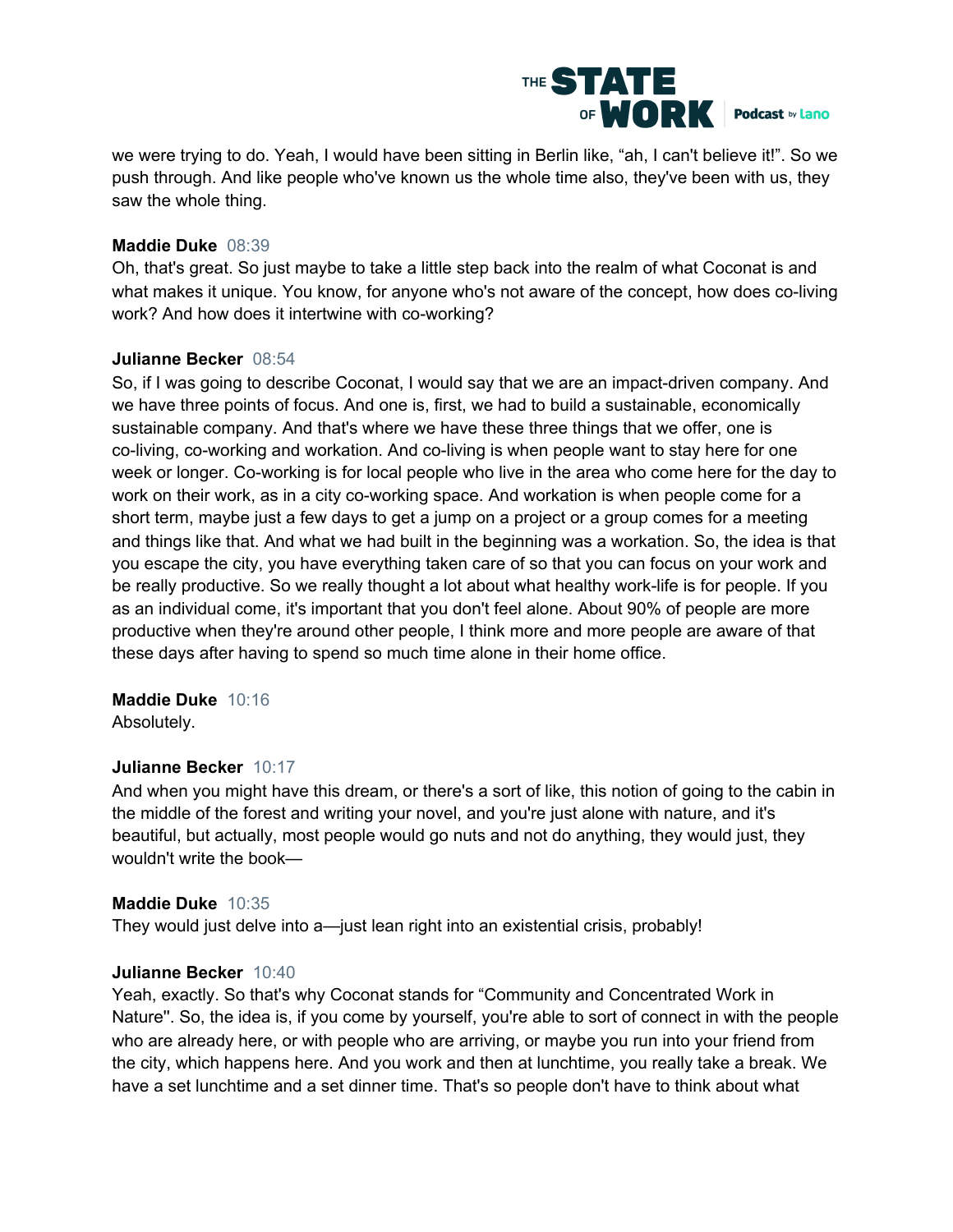

they're eating. Like that we take the decision-making thing, it's actually a weird stress thing that happens, you might not even realize it sometimes.

#### **Maddie Duke** 11:17

Yeah, it's like a mental load thing. I think I get that a lot, as someone who doesn't particularly love cooking, or especially grocery shopping. Whenever I have to, whenever I'm relieved of that decision, I really notice it, that my stress levels are slightly down. It's pretty interesting.

#### **Julianne Becker** 11:32

Yeah, it's kind of funny. And there's a few things like—or you're at your office, and you have to decide where to eat, and then it just takes a certain amount of time. Or you do the really bad thing where you have this deadline, and you just don't eat because you don't think it's so important, or you don't think you're that hungry. And then by the end of the day, you're a zombie that hasn't spoken to a person and you haven't really eaten and you are not in the best mood. And you probably haven't even been productive for the last four hours of that, you know. So we tried to address these sort of common things that happen with people to give a healthy workday.

#### **Maddie Duke** 12:12

And what about the idea of spending time in nature or even near nature, and how that can help with concentrated work, as you say? And is it good for productivity? And also, how do people balance that with their time spent there. Are they going out and spending time in nature in the morning and then working for the day, or is there not really a clear trend on how people balance it?

#### **Julianne Becker** 12:37

We had to make it really clear that that was like a part of the thing when you come here, we had one guy who was here for like four days or something and he was leaving and I asked him something about the natural pool in the back. He didn't know it existed. And I thought, did you not—? He didn't leave the building.

# **Maddie Duke** 12:59

Wow.

#### **Julianne Becker** 13:00

He didn't go outside. We learned a lot of things in the very beginning to sort of give a good introduction to how things work, that we share the food. The first guests, actually we put the food out, and they took the big pot and they put it on their table and like, and then there was, like the rest of us, like, "ahhh actually, we all need to eat that food," so we started to give a really good introduction when people arrived like how it works.

**Maddie Duke** 13:30 Yep.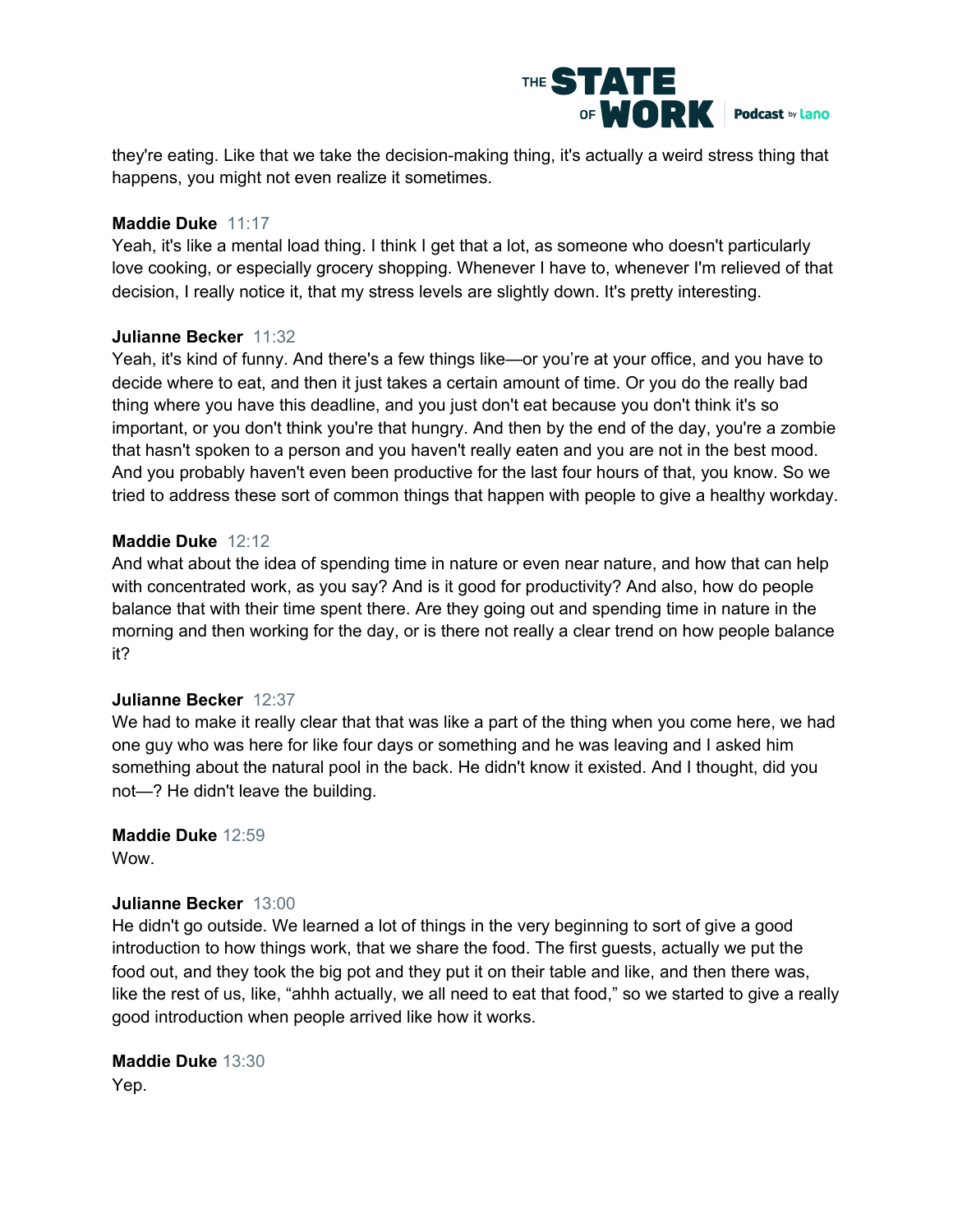

#### **Julianne Becker** 13:32

And then we added that we give a tour even on the outside of the property. So when you come, we always show you around the whole place, also outside because that guy hadn't even gone outside. And so we need to make it clear that you can go outside and you can work outside. So when it's warm out, you can actually spend your time sitting there, there's WiFi everywhere.

# **Maddie Duke** 13:53

Great!

# **Julianne Becker** 13:55

On my tour, I always make sure to let people know that there are different levels of walks. You can take a five-minute walk, you can take a 20-minute walk, you can take a 10-minute walk or a one hour, four hours, like what you need, you can do and you can just ask us. So the accessibility of nature is really clear. And the reason we do that is also because the idea is that you have a new experience from your every day when you come here. There are people who spend many months here so it becomes their every day for sure. And they really incorporate nature for sure all the time. They stay because they're really enjoying being able to go to the forest all the time, getting the fresh air going for bike rides. Also the community. But the people who are here for just a short time, it's really that they shouldn't miss the chance to get inspiration from a new situation. People see animals, they see deer all the time. It's super exciting. I still get excited when I see deer so you know like yeah, it's nice and it gives you this different energy. So, we make sure that people appreciate that when they come,

#### **Maddie Duke** 15:01

And I'm sure it really has a big effect on people's state of mind and their ability to focus when they're surrounded by that kind of an environment...

**Julianne Becker** 15:11 Definitely.

#### **Maddie Duke** 15:12

Now, you mentioned that people come there for anywhere from, you know, a few days to months, who is Coconat for? Is it for individuals and also teams? You've also got some volunteers—can you tell us a little bit about the type of people that come to Coconat?

#### **Julianne Becker** 15:28

From our original idea, we wanted to make it a very, very diverse place. So we built it in a way that many different types of people can come here and feel pretty comfortable, or they do feel very comfortable when they come. In a "normal" time, not necessarily Corona time, you'll have a lot of different things going on, especially say, in the summer. The summer is really our busiest time. There's always a lot of people here, but the summer is like, you'll have a group of 20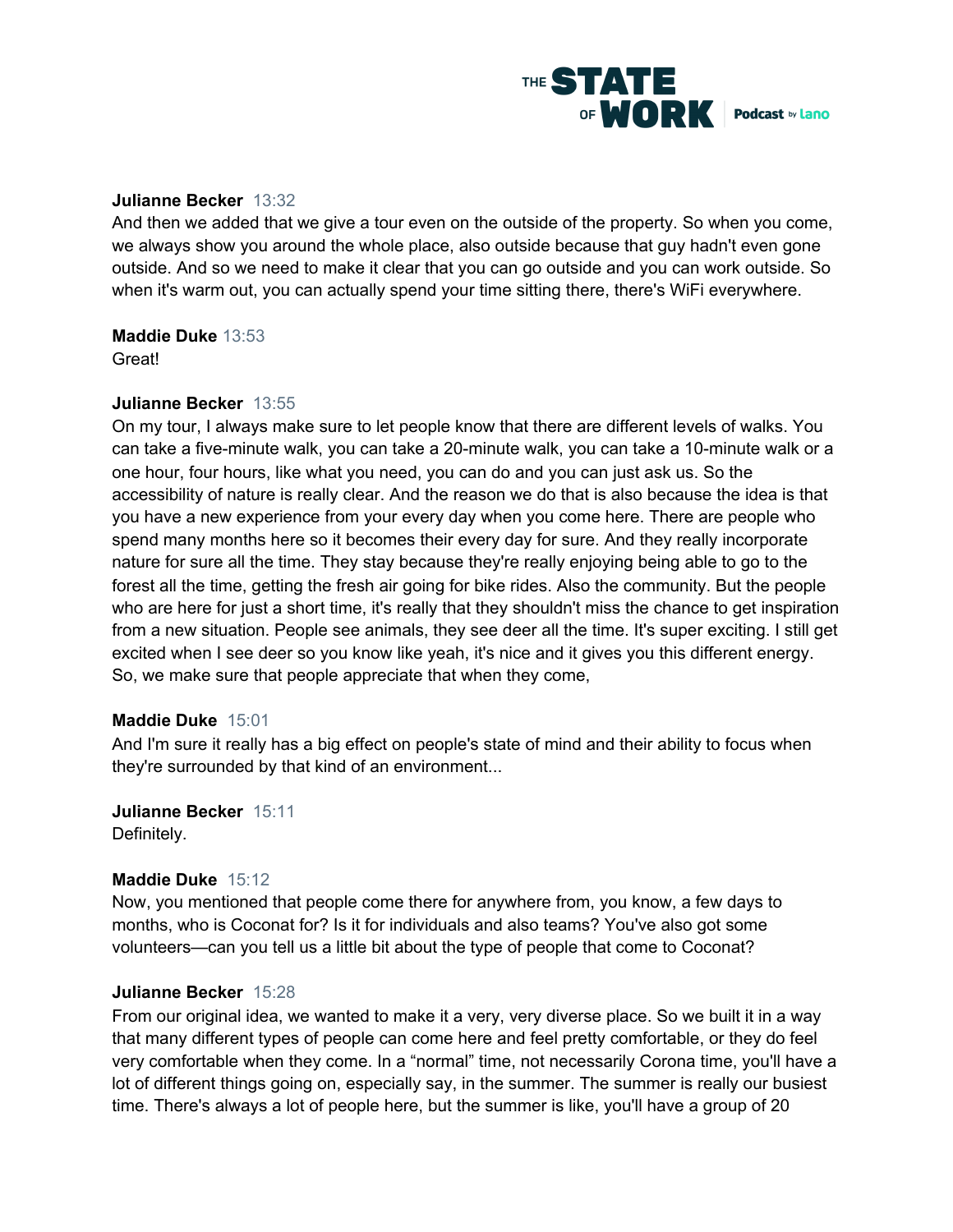

people in the salon, you'll have maybe one or two smaller teams, either a startup or, or just a small team from a bigger company, then you'll also have individuals who are here. And the bigger groups usually stay for like a day or two and they might not mix with everybody. The smaller groups, depending on what they're working on and how long they stay, they might stick together, or they might start to branch out a little bit, especially at breakfast or lunch. I think breakfast is actually where the groups have a chance to meet other people because breakfast is not a set time. It could be that you're there by yourself, so you end up talking to somebody. I always talk to people at breakfast, it's really nice. And then you have the individuals who come and they really could be here for any amount of time. We have people who've stayed here, end up staying here for a year, usually with the exchange, with this volunteer exchange. We have a really flexible arrangement with the people who do the exchange.

# **Maddie Duke** 16:57

Awesome. You touched a little bit on Covid, I wanted to ask how, as the owner-operator of a place like Coconat, what it's like trying to plan for, for the uncertainty of something like a pandemic and how you can offer flexibility or kind of maintain a reliable income or revenue as an organization, when there's so much uncertainty in the environment. How have you dealt with that? And what's that been like for you?

#### **Julianne Becker** 17:29

Well, I would say yeah, I think there's a few sectors that have been severely affected by the pandemic. And we're definitely in one of them. So the tourism sector is, for sure, very affected. So we closed for two and a half months. We're in Germany, so Germany is really taking care that businesses and people are not falling into poverty and struggling and businesses closing. So it's been really a very supportive system for us, also. We haven't been able to access everything that we thought we could, but we're still feeling pretty okay about it. And we have needed it. If they hadn't have provided these safeguards, I don't think we would have made it because we couldn't have guests, you know, so we had no income for many months. And the months that we were open, we had a different sort of capacity. So we were fully booked, like our rooms were booked, but we didn't have as many people per room as usual. So whereas we usually would have two or three people, the rooms are very big, often and where we would usually have at least two people, maybe three in a room. It was just one. So we have 20 rooms, and there were 20 people and that was the case. We had a lot of campers this year, though. We had tonnes of people camping too, because everybody was like, "yeah, if I camp then I'm not around other people".

# **Maddie Duke** 18:57

Okay.

# **Julianne Becker** 18:58

And when it was warm you could eat outside, so it was really nice. We have a lot of other projects going on as well, so we were never bored. So we started to put more energy into some of the bigger projects that we had in mind. So we really developed this tiny house concept that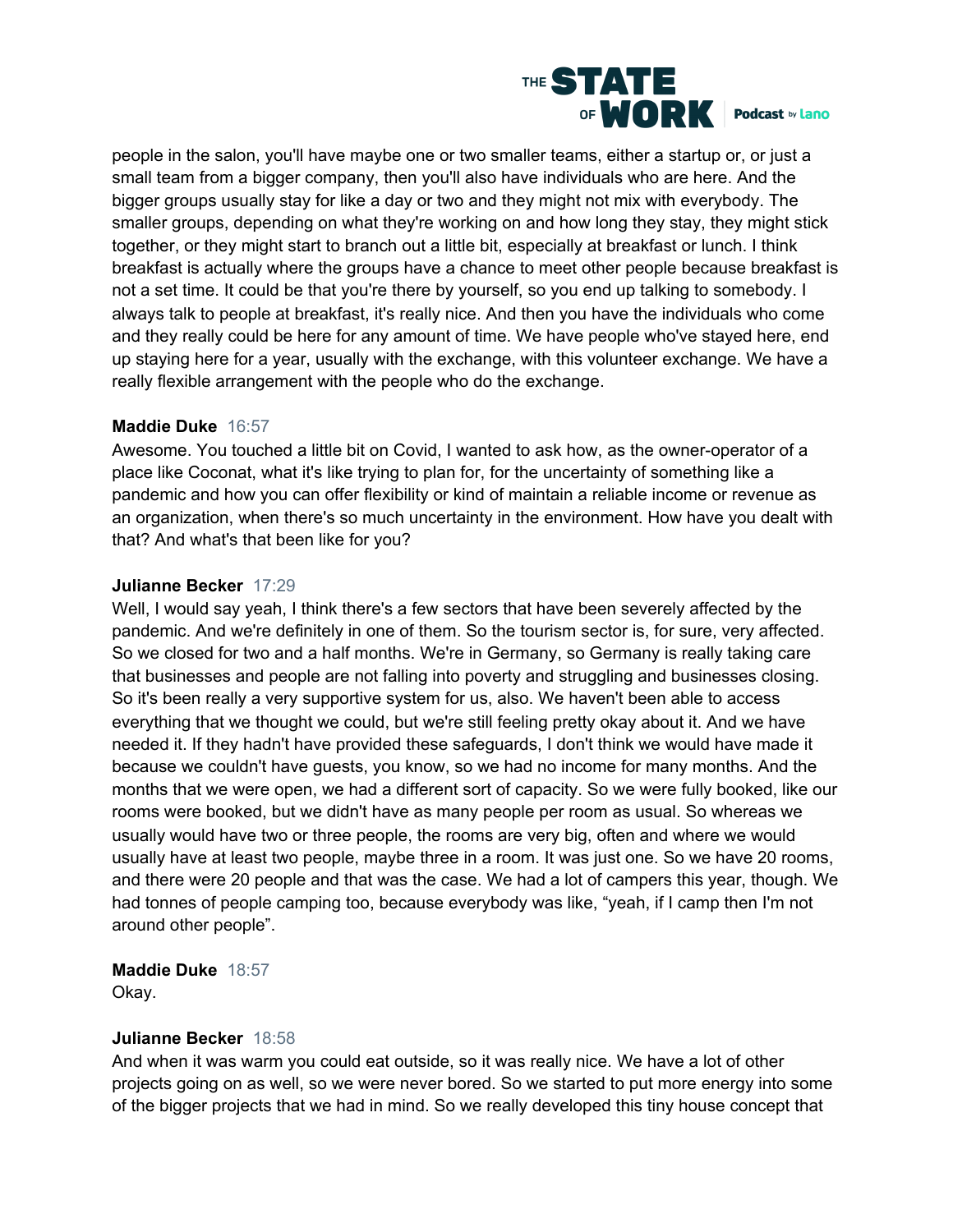

we would like to push. We've already taken it now into the city to get permission. We also did finally get our funding for Maker Space. So we were able to put energy into projects that were not affected by Corona. We also, we're a co-founder of something called Smart Village which is a nonprofit focused on rural development. We were able to put a little bit more energy in there. That's like super exciting. We also, this Smart Village will now manage an amazing opportunity that happened, which is—our two small cities Bad Belzig and Wiesenburg worked together on a smart cities grant which they won. And now there's 7 million euros of funding coming for digitalization projects in this area. We had a little bit more time to put energy into our partnerships, to developing our on site projects, and things like that. So that was actually really cool. We're pretty hopeful about the future, so we're really happy that we're getting some support for sure. And I also am very sure, as soon as we can open that we'll be full again, because everybody really wants to get him to get out of the city.

#### **Maddie Duke** 20:30

Yeah, I know I'd be keen!

#### **Julianne Becker** 20:34

Come out! And the other thing with the lockdowns or the laws—we are officially in what's called business travel. So business travel has been allowed most of the time. And so, we're still talking about January, we still have to look a little bit deeper into the new regulations, which is what we have to do. Every time there's a new regulation you really have to read through it, see what it means, interpret it, get advice from the Tourism Board, ask them all the questions. For a while we were thinking, "Oh, do we offer that everyone can register their residence here?" We spoke it through with the Tourism Board, they gave us the pluses and minuses, does it work for us or not? They help us to navigate these new regulations that come every few months or every few weeks or every few days. So, we're figuring it out.

#### **Maddie Duke** 21:30

Yeah, I mean, it sounds like you've done a great job. You've had lots of other projects going on, aside from just Coconat. And also having that real sound understanding of regulations and keeping up to date with everything. These things combined seem to be keeping you afloat and keeping you okay through this year that hasn't, well, the year that wasn't a typical year and has been a real challenge. You mentioned that you're expecting a big influx of people, and that once they can come they will. In general, do you think that more people will be inspired to leave the city permanently since COVID? And since a lot of people who are employed, rather than self employed, have now gained a lot more flexibility and the ability to work remote? Because businesses, if they're not going remote completely, they're working on remote models, hybrid models of work. Are you expecting people to move out to the countryside more permanently?

#### **Julianne Becker** 22:30

Yes, I am. I mean, pre-COVID, there was already a trend of people moving to the countryside, remote work possibilities are not new. That's also been a growing trend before now, what had been a slowly growing trend will for sure, have a huge spike. I mean, right now, it's like a forced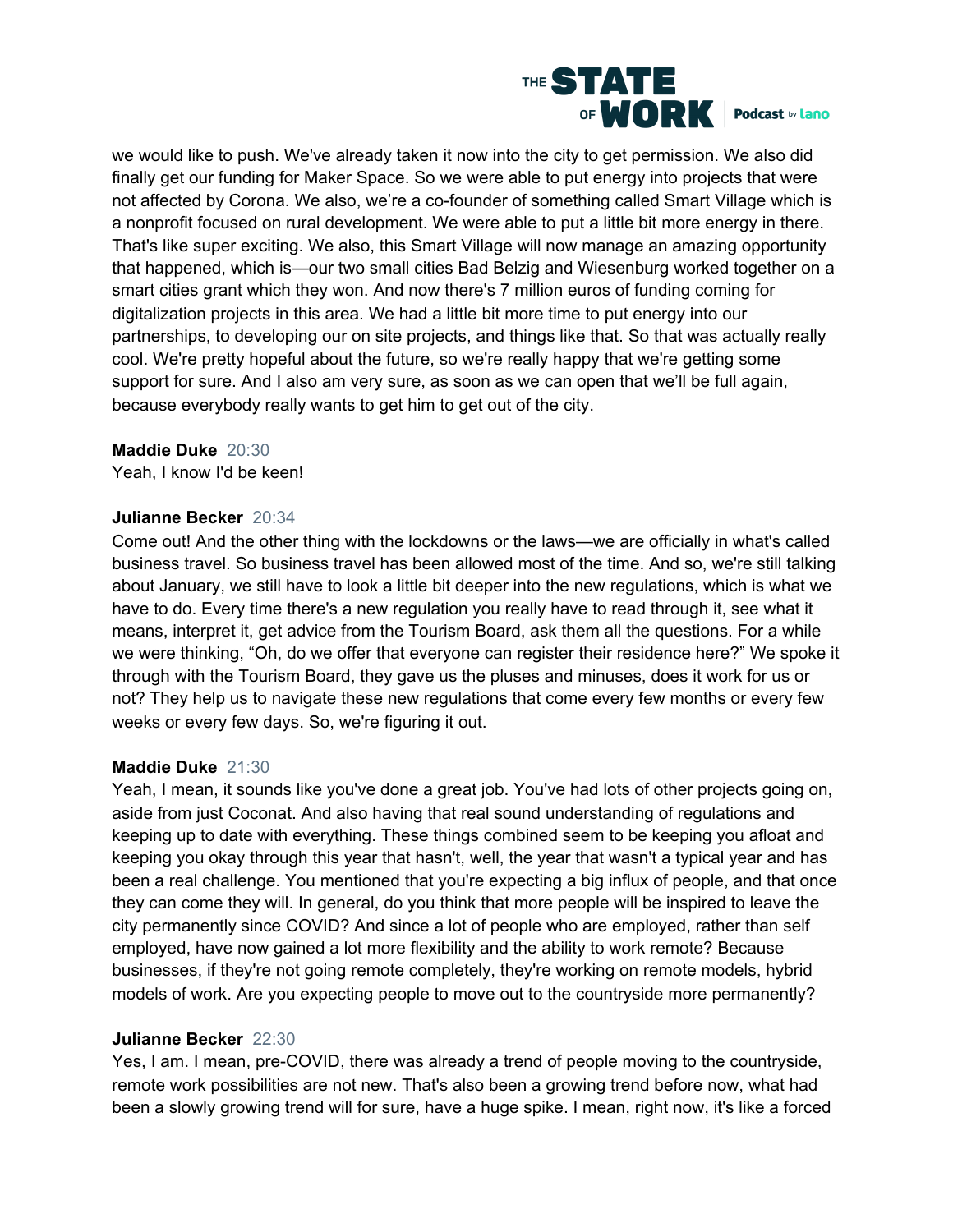

remote experiment. And for sure, there's pluses and minuses about how it all happened, because it was a forced thing and done without pre-planning. And a lot of people were in situations that they just weren't prepared for, along with stress. And along with that, you know, people were working with their kids and distractions. So this was not a positive experience for everyone. But there have been a lot of positive aspects to it. I guess that a certain amount of companies will go back just to how they were before. But a lot of them will have to change because I think there will be more demand from the employee side for flexibility, especially when their productivity levels were a lot of companies, they have not changed their expectations of productivity levels, or they did give some lowering of those expectations in the first two months. But then now they expect the same amount of productivity. Especially the ones who have done a lot of work in reorganizing how they're working in a remote way. Yeah, and I think those companies will benefit a lot from what they've done. So I know a few people who've had really positive experiences, and they know that they'll be working remote till at least this summer. So the company's made the long term decision to go ahead and just say, we will not be in the office until June 2021. And then we will see, which I think gives people a little bit of that stability that we were talking about, you know, when you're totally uncertain about what the situation is, that affects you. So they made this decision. And now, those people are saying, "Hey, but I don't have to stay at home. I can actually—", so you know, a friend of mine went to Greece. We hosted people here who were in organizations who were never remote before. I've mentioned it like 'cause it's my favorite anecdote, that there was somebody who came here from the banking sector. Her office was on full remote and she came and she was like, "I didn't tell my boss I was coming but I didn't think it would really matter, like he doesn't know where I am." And I was like, "of course, it's fine!" You know, it's so funny because it felt like this, like sneaking out, like, doing something bad. But actually, it doesn't matter.

# **Maddie Duke** 25:17

Yeah, I guess the only thing that comes to mind there for me is, particularly maybe somebody working in a bank, is security. You know, I guess there are considerations for what level of security your work demands, and privacy and things like that. And I guess that's probably something you've had to consider when it comes to the shared network, as in the internet network? Or is that something people manage via their own employer policies or client policies?

#### **Julianne Becker** 25:48

I mean, this kind of like a technical security question, I'm definitely not the right person, for sure. That's like the companies. I know that the comp—, like there's certain sectors where that stuff's very important. So we've been working on a project about increasing remote work possibilities with employers in this region—together with a partner organization—I'm not in the lead on it at all. But this sector, one of the biggest employers in this area is the medical sector and the medical sector has to deal with data protection on a super high level. Just like banking, of course, because it's people's money and health, it's like super privacy issues. So for certain types of work, you have to be on secure servers, and there has to be certain protocols, and those definitely aren't available in a co-working space, unless they've really worked with the company on how to develop different routes for the information to come to different modems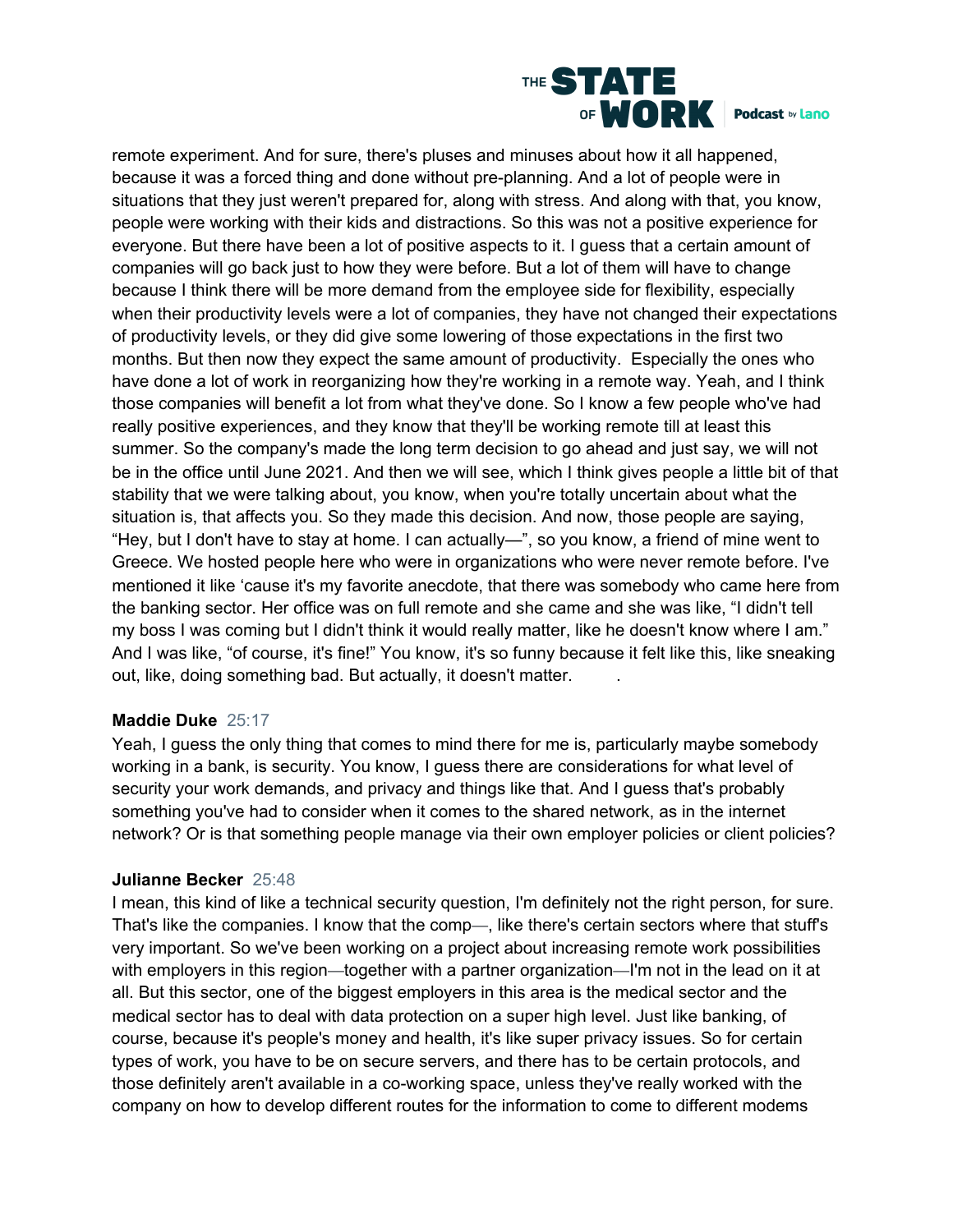

and no, for sure not everyone can work in a co-working space. But, there are certain types of work that can happen. So if you're not working with people's, with secure files with sensitive information, then you can be here so you can work on maybe communications projects, maybe bookkeeping, maybe, like different types of work you can do. So that's also what we're working with the companies on like, which work doesn't have to be in the office, because actually people are more productive when they can be flexible. So, have you considered that if it's just about a meeting or strategy thing, that they don't have to be in the office to do that they could do it in a different way. I think that's the main thing is just thinking about flexibility.

# **Maddie Duke** 27:37

Yeah.

# **Julianne Becker** 27:38

And to get back to the people moving to the region. It's kind of a global phenomenon, or at least in like, say my experience. So in the US and Germany, the housing market is insane right now, like people are moving. I think there's two factors to it: I think one is, for sure, it's the remote work thing. If they move, they're not going to automatically have to change their jobs. That's an interesting thing. And I think the other thing is that the pandemic has really made people get really into themselves, like, what do they want? I've seen people make giant life changes in the last year, where you thought, it's not even possible, like, because everyone's sitting at home. But actually, people are like making big changes. We moved from our, like, we're moving within the region from a little village to the town and we were looking for new people for our old flat and there were so many people that were interested in it. Right now, in this region now, there's less than 1% empty rental space. A lot of people are coming to the countryside. And I think it's because of the two reasons, yeah, people have the opportunity to, they still can have a secure livelihood, and they want to make the changes they've been thinking about for years. They're just doing it now, because, I think a lot of people are confronted with that thing, like, actually, "why wait?", you know, "I can't control everything. So I can control what I do. I should just do this thing I want to do".

# **Maddie Duke** 29:11

For sure. It's causing a lot of people to go inwards and reflect on "What do I value? What do I want?" and especially those who are only able now just for the first time to be working remotely. They're kind of like, "Oh, I could actually move back to my hometown or wherever it is that I would want to be working that I originally couldn't". It's quite interesting. I think we'll be seeing the results of that for a while still.

# **Julianne Becker** 29:38

The trend was already there. And then now it's just like this, it's like..

# **Maddie Duke** 29:42

...it's just become more mainstream.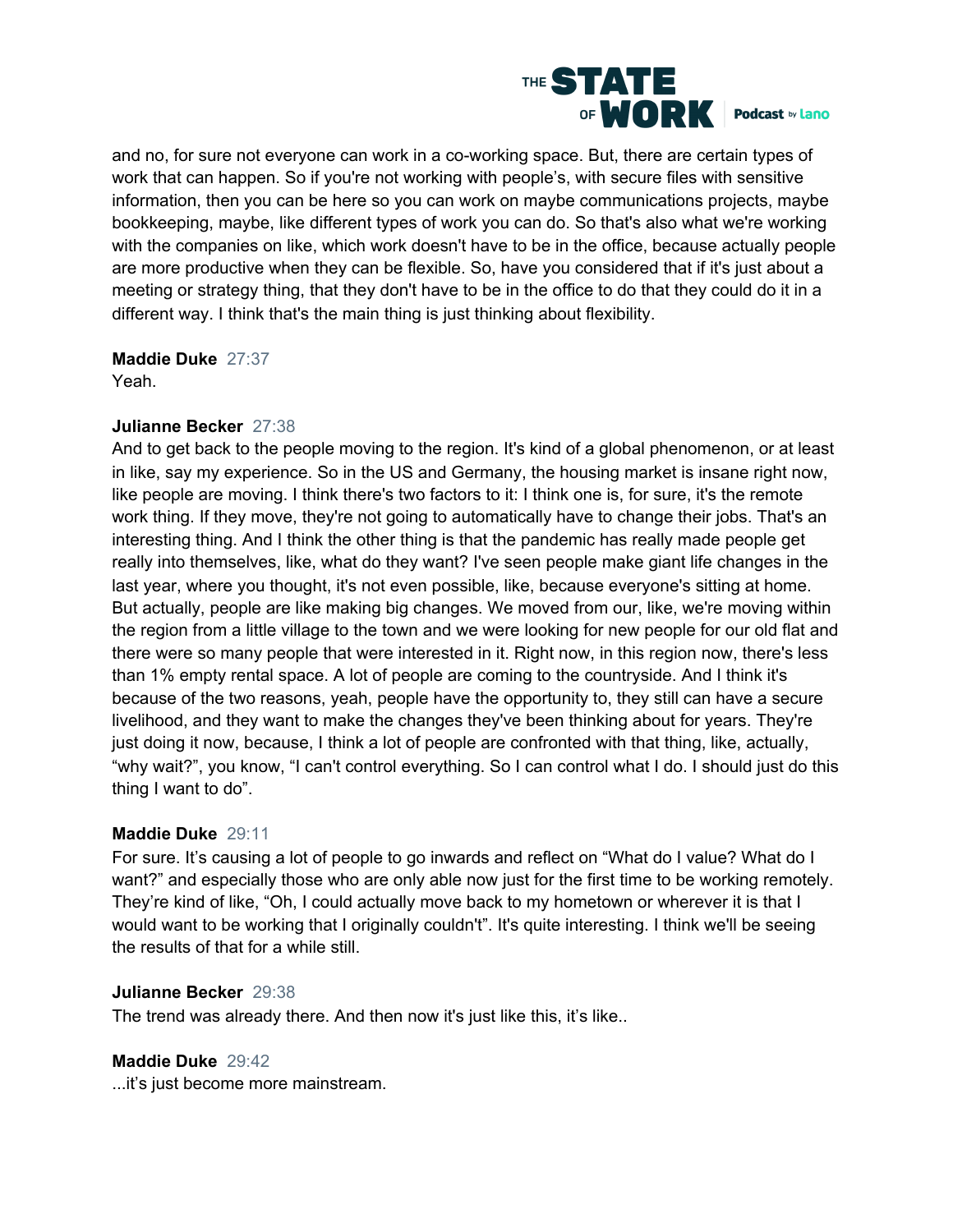

#### **Julianne Becker** 29:44

Yeah. This experiment. It's like a crazy experiment. I mean, it's like the biggest social experiment in human history for sure. And yeah, let's see what the results are. I think there'll be a lot of positive results.

# **Maddie Duke** 31:07

Yeah. And what about the local community? How has it been integrating Coconat and the community that you've got there with the local community? Is it very involved or is it kept separate?

#### **Julianne Becker** 31:20

We, as the founding team of Coconat, we wanted to make sure that Coconat was not this UFO that landed in the middle of the countryside, that no one knew what was going on. So we've done a lot of work to make sure that we've been in touch with our neighbors, that was super important for us. Before we opened, we hosted this Design Thinking-like workshop with about 60 people, with 30 people from Berlin and 30 people from the region and many of those people from our village. And we asked them what they could visualize here, like, what did they imagine happening here. And we really listened especially to our neighbors. So they are not using our co-working, that's not what they needed. They needed a place to have their fire truck. So the Volunteer Fire Brigade is here. And we have a lifetime use of the space for them. And we host the local village fest once a year. And we just have the place available for if people want. And we are very open and we speak with them. And we listen to them. The only conflicts that we've had, oh no we had two. One was the first year, budget was a thing and time and everything, and we were not cutting the grass as much as they would have wanted us to. For us, it was great. I mean, people from the city, we don't care about having short grass, like it's not our thing. And we don't, we don't still don't cut everything. We keep a lot of it for bees and butterflies. But we have at least one kind of manicured garden. And that has really had a nice influence on our standing, I think. And the other conflict we had was just that one of our guests was flying a drone, and the drone went over the property of our neighbor. And he called and he was really like, "there shouldn't be a drone going over our place". Which is fair enough.

# **Maddie Duke:**

I think there are some pretty strict rules about public, like, especially public photography, and things like that.

# **Julianne Becker:**

In general, yes. In the eastern part of Germany, people are really sensitive to certain topics. And I also don't want a drone flying over me when I'm just reading a book or whatever I'm doing in the back! I don't know, you know. And people ask if they can fly their drone and I say "yes, you can, but you have to make sure it's on our property, not like going all over the place."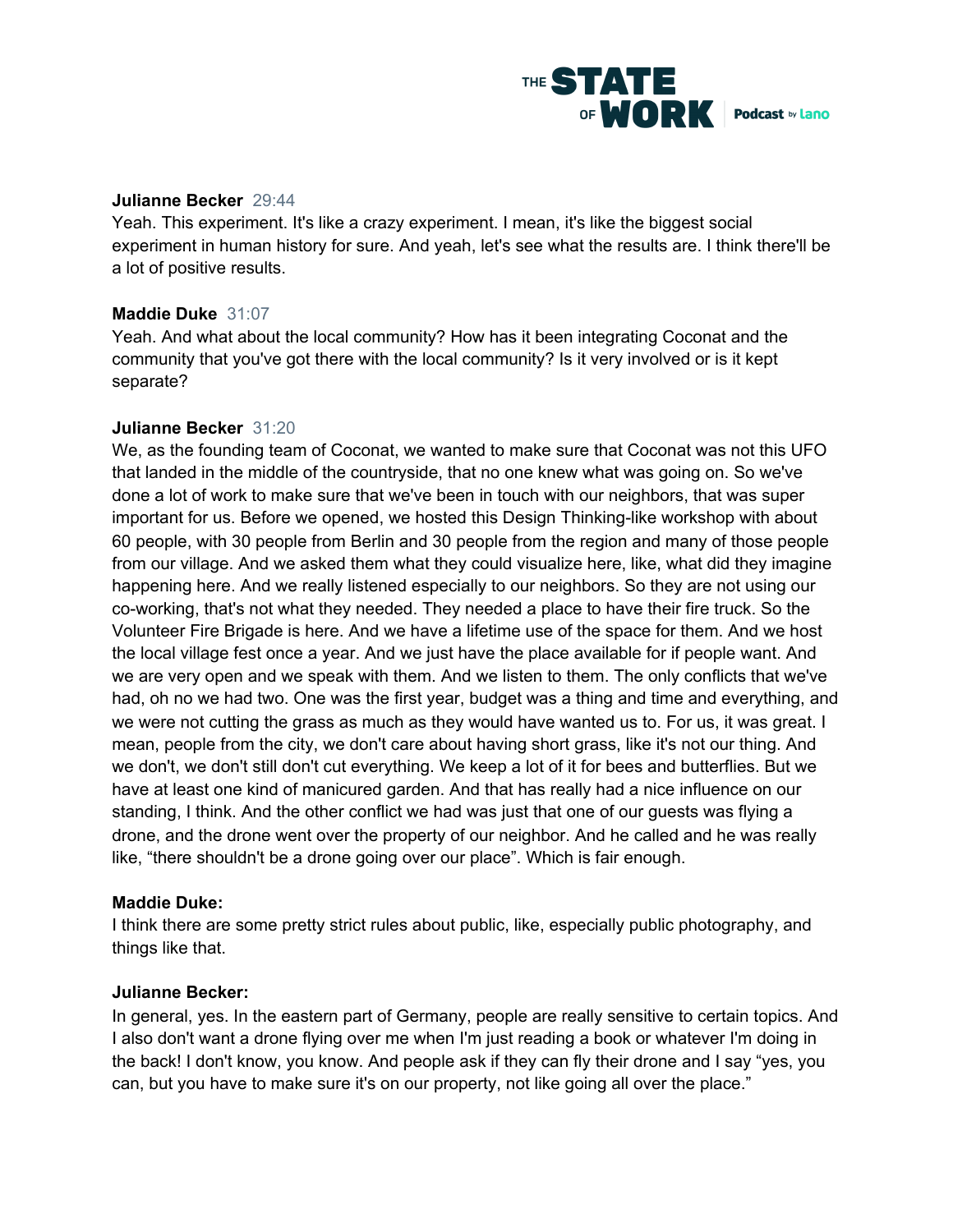

**Maddie Duke** 33:45 Yep

#### **Julianne Becker** 33:46

...and everyone respects it. So we haven't had that issue either. And then just to say a little bit further, we also work on a regional level. So we are really trying to be close with our neighbors, that they feel very welcome here, but we work really closely also within the region on their rural development goals. And we started this nonprofit, Smart Village, to sort of facilitate that part of the work that we do. That management of the project is actually outside of Coconat now and we're more of a partner, but we act as a practical space for testing a lot of these ideas. So it's a really perfect way that it's been built, that we're able to use our tools and expertise, our networks in certain ways. And then we brought in experts on different types of rural development to be the project managers of that. It feels good to know that we do listen to people and that it is appreciated from different sides as well.

#### **Maddie Duke** 34:42

Yeah, oh I love it. That's great. So a lot of exciting stuff going on for you. And for, you know, opportunities for remote and regional work.

#### **Julianne Becker** 34:53

Yep, let's get the internet connectivity in the countryside everywhere then we can really, really grow. It's really key. I mean, we have it here. There's expansion happening, there'll be new fiberglass in this region as well. I think everybody knows it's so important. I think any brakes that have been put on the funding for development of internet infrastructure in rural areas, really, they're lifting now, everybody really sees the importance of it. So I hope it gets fast tracked to all of the regions.

#### **Maddie Duke** 35:25

Yeah, I hope so too, it'll open up a lot of opportunity for a lot of different people and organizations and communities.

**Julianne Becker** 35:33 Exactly.

#### **Maddie Duke** 35:34

Well, that's about all we have time for and I think a really nice place to end. So thank you so much for sharing your story and your insights and your experience with us.

**Julianne Becker** Thank you!

# **Maddie Duke**

And I really look forward to following your journey.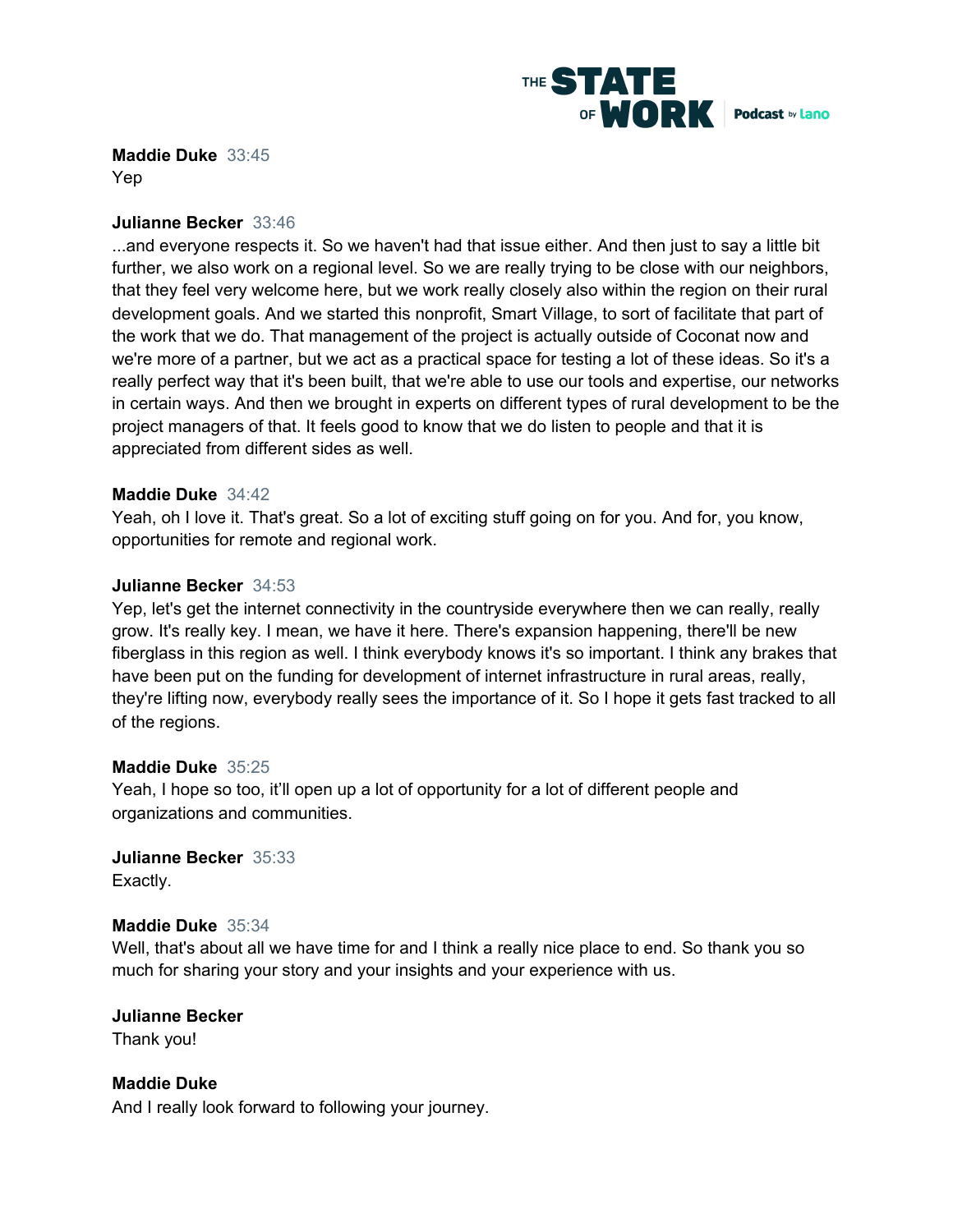

#### **Julianne Becker** 35:47

Yeah, it's exciting! Thank you very much, looking forward to having you out here.

#### **Maddie Duke** 36:00

Hi, Mauricio, and thanks for joining me on *The State Of Work*.

#### **Mauricio Disilvestro** 36:06

Hi Maddie, thanks for having me.

#### **Maddie Duke** 36:07

Now, can you first tell me where you're joining us from today? Can you set the scene for our listeners a bit so we can get a sense of your surroundings?

#### **Mauricio Disilvestro** 36:16

So I'm Bad Belzig, which is down in Brandenburg, about one hour and a half from Berlin. And right now I'm in my living room and I have a really nice view. And the sky, it's now starting to open a little bit and I can see the sun entering my living room.

#### **Maddie Duke** 36:36

Lovely. So after six years living in Berlin, what drove this decision to move out to the countryside?

#### **Mauricio Disilvestro** 36:46

I would say that together with a friend, we were thinking of perhaps getting a small land in the countryside, and having both types of lives in the city and then also something in the countryside. And somehow this project was taking some time. I also was feeling this curiosity to really experience what would be to actually just take this step and try it out. So yeah, after six years in Berlin, I decided to move here recently, and I'm basically starting my journey here in this countryside lifestyle. So far, I have to say that I have no regrets. And I'm feeling quite happy to have taken this decision.

#### **Maddie Duke** 37:32

Great! And why this part of Brandenburg and not somewhere else? Was it Coconat that attracted you, or were you already familiar with the area? Why this part of the world and not somewhere else?

**Mauricio Disilvestro** 37:44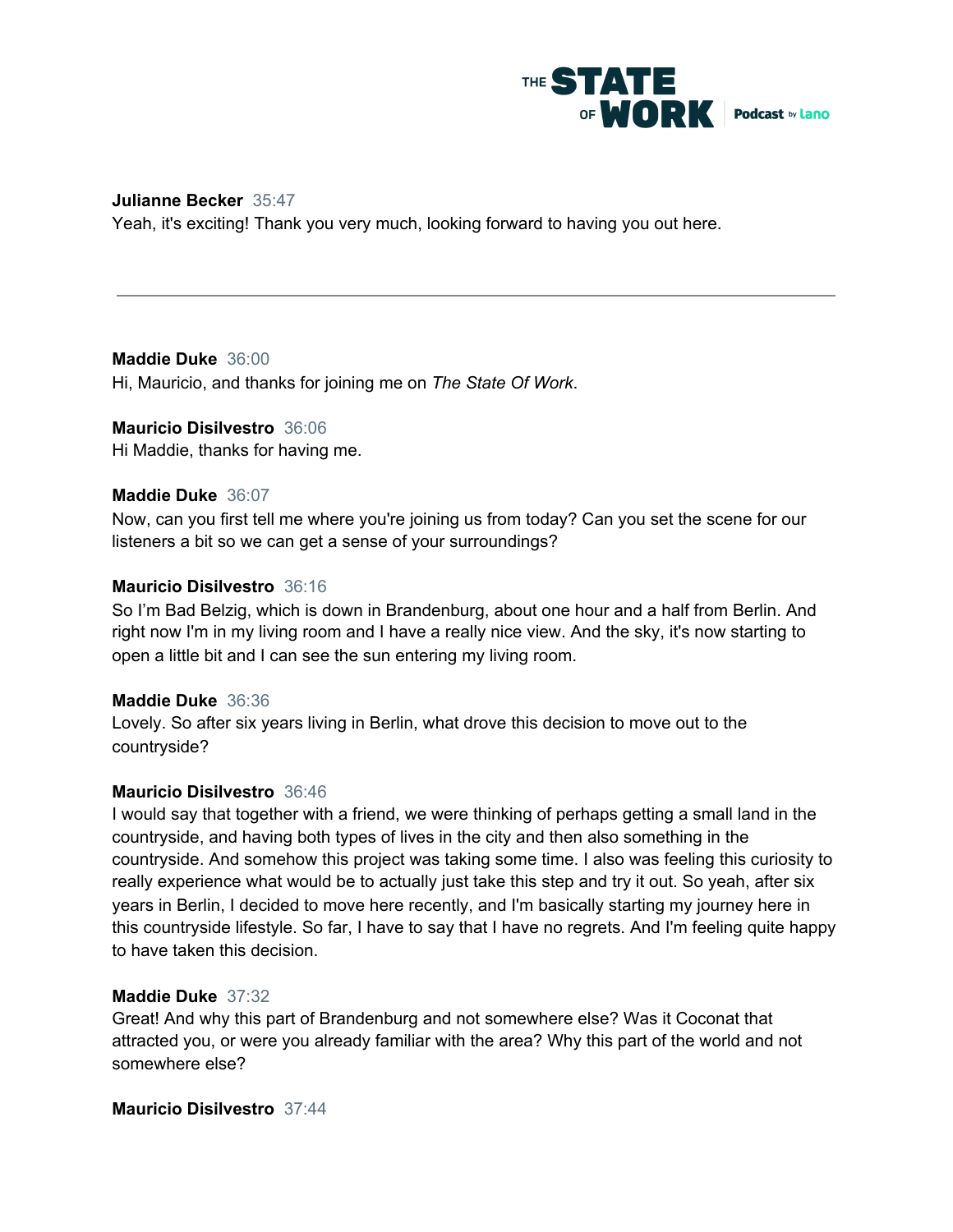

So Bad Belzig was the first town I ever visited in Germany, nine years ago, when I came to a community called Zegg, which was recommended to me by a friend. I came to this community and I had such a beautiful memory that somehow it stayed in my heart. So I made a long detour—I went to New Zealand and Australia for about two years—and then six years in Berlin, and then somehow this town was calling me back. And definitely Coconat is one of the reasons. So, this combination of having this community and people who are connected to the community and also having Coconat and also having the *Therme (thermal spa),* which we have here in Bad Belzig. Quite beautiful, a big *Therme* and sauna facilities. These were the three main reasons why I decided to come here.

# **Maddie Duke** 38:40

It sounds idyllic. And so actually, I might just take a step back a bit. Would you just tell us a little bit about your work and what you do as a freelancer?

# **Mauricio Disilvestro** 38:49

I'm a WordPress developer, and I have been doing this for about 10 years. Most of my clients are in Berlin, then others are in Switzerland and France, mainly. So, at this moment, I am doing websites for clients and I also would like to start some blogging with the intention of also generating some passive income with affiliate marketing.

# **Maddie Duke** 39:15

In terms of having left the city and moved into the countryside, is there anything you miss about city life so far?

# **Mauricio Disilvestro** 39:22

To be honest, really little. I am quite enjoying the fact that I have this openness, so I can just go out of the house and then two minutes I'm in a forest and I'm in nature and that somehow it's filling me with so much life. In any case, Berlin is still very close. So it just takes one hour and a half and whenever I need to go to the city, I can patiently wait in the train and go to Berlin. So, definitely for me, Berlin is now a place to visit but not a place to live anymore. You may miss perhaps the practicalities of buying some things or having things open all the time, but it's not on my priority list.

# **Maddie Duke** 40:08

And what about managing clients from afar? How have your clients reacted to your decision?

# **Mauricio Disilvestro** 40:14

Basically, nothing has changed, in the sense of, also before, when I was living in Berlin, I was not really seeing my clients in person. And also, especially because of Corona, the first wave of Corona, my clients got used to having Zoom calls with me or just normal calls, and me working remotely. So I was already working remotely from Berlin, to be honest. So it has not changed at all. Now they are actually more curious. I would say that it's a positive reaction. Perhaps I would imagine that some other freelancers will have this fear of, "I will lose my clients, If I move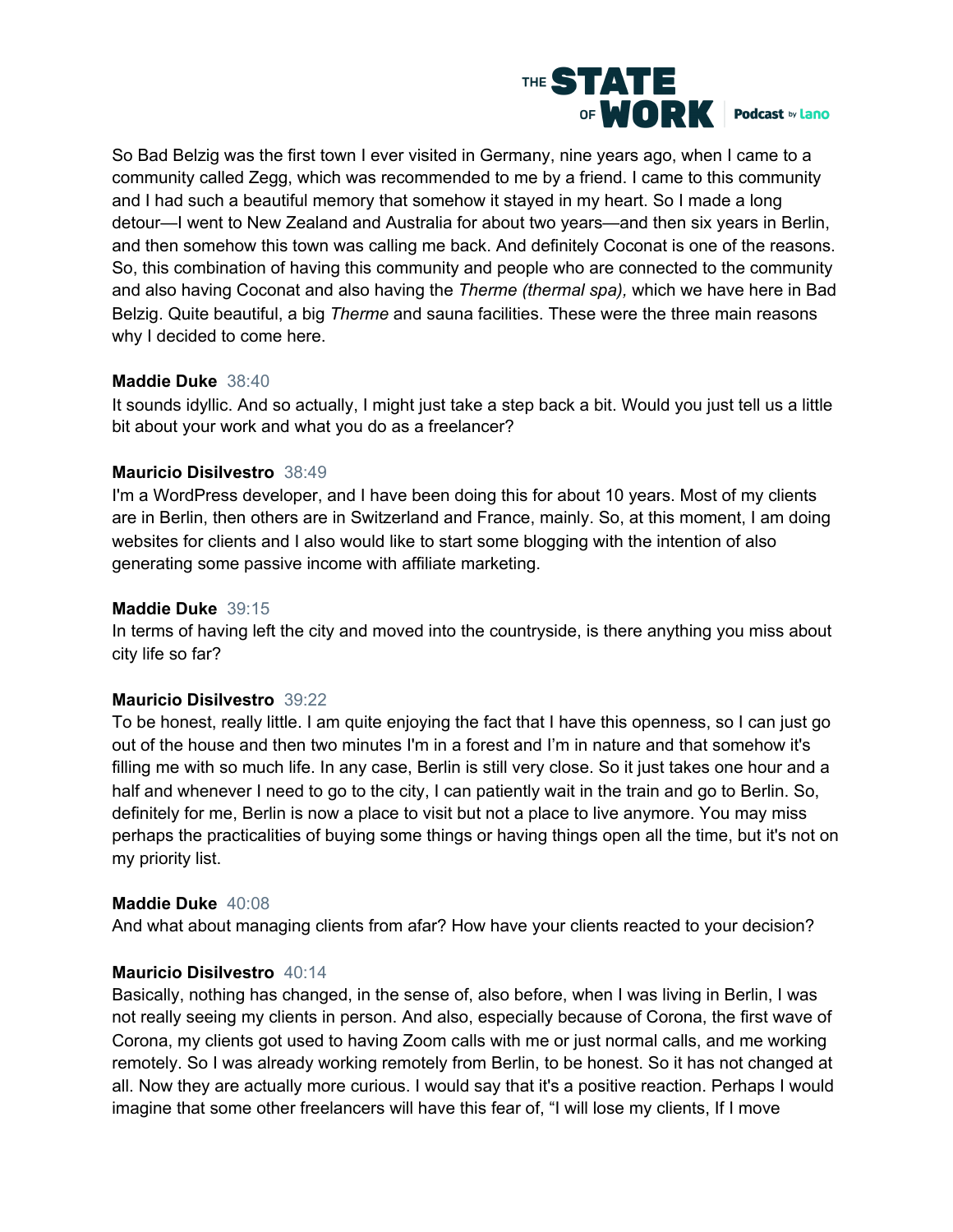

somewhere else". I think things are already changing. Depending on the work that you do, taking this step could be quite easy.

#### **Maddie Duke** 41:05

And how have you found the process of finding new clients since you've moved away? Has it made a difference to how you acquire new clients?

# **Mauricio Disilvestro** 41:12

That's a good question. I have to say that I'm in a privileged position of having done this for 10 years. So, there's a good amount of word of mouth, of people that recommend me and clients also that come back and I also have regular clients. So at this moment, I'm actually not needing to add too many new clients. At the same time, I have also arrived here two months ago, so let's see how things develop. I believe that this new project that I will develop could also bring some more marketing and could also bring potentially more interest, because I will also mix it with my lifestyle, which is something that many people are interested in. So I think it could even be beneficial to create something different. Try out something that perhaps is out of the box.

#### **Maddie Duke** 42:05

Yeah, it definitely gives you a point of difference to be working outside of the city. What about networking? Have you found that you've already integrated into a community? How do you find the difference between networking in a more rural setting than in a city?

# **Mauricio Disilvestro** 42:23

I have already a couple of friends that live here, this was also another reason why I decided to come here, to still have some social links and some bonds with people living in the area. At Coconat it's also super easy to make new friends and to have beautiful conversations during lunch and dinner. I have to say that at the same time, Bad Belzigers themselves, they might not be the most open people, especially with the *Ausländer (foreigners)*, you know, and I still feel that I am seen as an Ausländer. And there is not so much this spirit of "Oh, wow, okay, this is interesting", it's more like, "Okay, what is this *Ausländer (foreigner)* doing here?" And I think this is also related to the fact that there are also some refugees coming to the area. So, I wonder how the locals—especially the more conservative, more traditional minded locals—see this new phenomena of refugees, and perhaps they don't seem to be the most open people, however, I think it's anyway easy to find your people, even if it's just a few.

# **Maddie Duke** 43:42

Yeah. I mean, it's an interesting point. And just for anyone who's not German-based, *Ausländer* means foreigner. So, with people moving to more remote communities, either for work or for other reasons, it does bring some business to the local community, for sure. But those of us who do have the freedom of choice to make a move to work remotely from somewhere because of lifestyle factors, it is important for us to consider the impact of our presence on the local communities and it's probably a balance based on wherever you go and the attitudes of local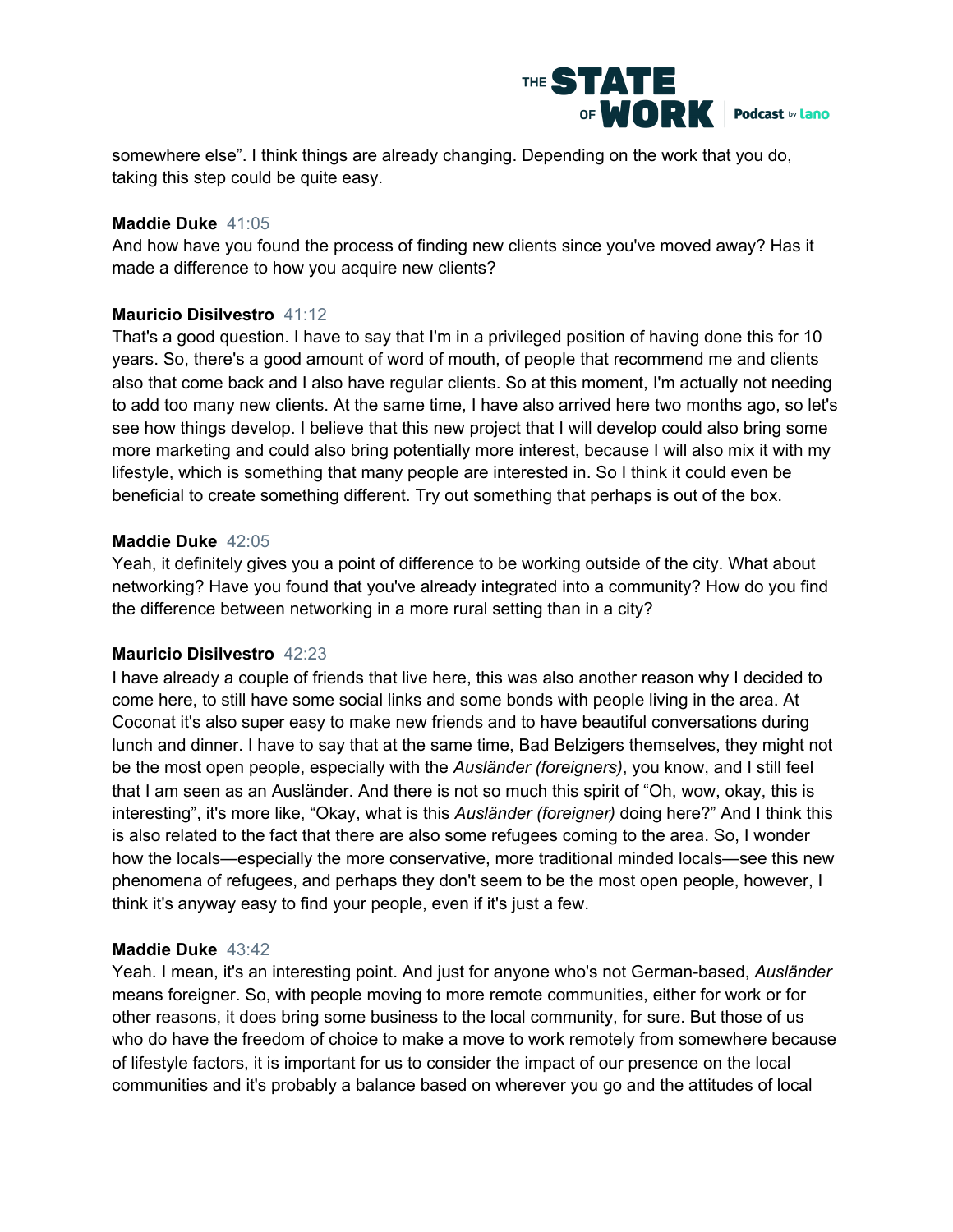

people and whether there's a push for integration between the newcomers and locals. On that, do you overall feel welcome there?

#### **Mauricio Disilvestro** 44:32

Yeah, I do overall feel welcome. It's just that if you come from a multicultural city like Berlin, you will see the difference. I think this is also something normal to expect.

#### **Maddie Duke** 44:44

So what advice would you give to anyone considering a move from a city to a more regional area?

#### **Mauricio Disilvestro** 44:51

I would say that they should consider that something is going to be lost in the sense that you should give away something, which is perhaps the practicality of seeing your friends fast or organizing something quickly. However, what you gain, or at least in my case, is that now friends who come to visit me, for example, we spend more time together and we can somehow even get to know each other even more, which is something that perhaps in the city, with all the hecticness of the city, is a little bit more difficult. So right now, I'm talking about the emotional reasons why someone will stay in the city, rather than going to a more remote area. In the sense of work, if you are doing your work with a laptop, which is, for example, in my case, there is absolutely nothing that changes. This is, of course, obvious. And so perhaps there are some fears or some doubts and I think the best way to do this is just to try it. And then if it doesn't work, life is long. And you can go back to the steps that you take.

#### **Maddie Duke** 45:54

That's a great positive attitude that you've got. Would you ever consider taking a job that required you to go to an office?

# **Mauricio Disilvestro** 46:05

No, absolutely not.

#### **Maddie Duke** 46:06

Not at this point? So a real remote work advocate. And what are your thoughts on whether this is a trend that we'll see happen? I know there was a report in The Guardian recently, about I think something like 60% of Londoners felt that remote work has made them reconsider their living situation and think about seeking a lifestyle change, moving to somewhere where there's cleaner air and maybe to the seaside or countryside. You're obviously someone who's made that kind of a move. Do you think that's something that we'll see more of, especially now, considering the pandemic and the fact that a lot more people are moving into remote work?

# **Mauricio Disilvestro** 46:50

Interesting, I have mixed feelings about this. Because from one side, I would say strategically for my own interest, I would say, hopefully not! That there is not like a wave of people, perhaps